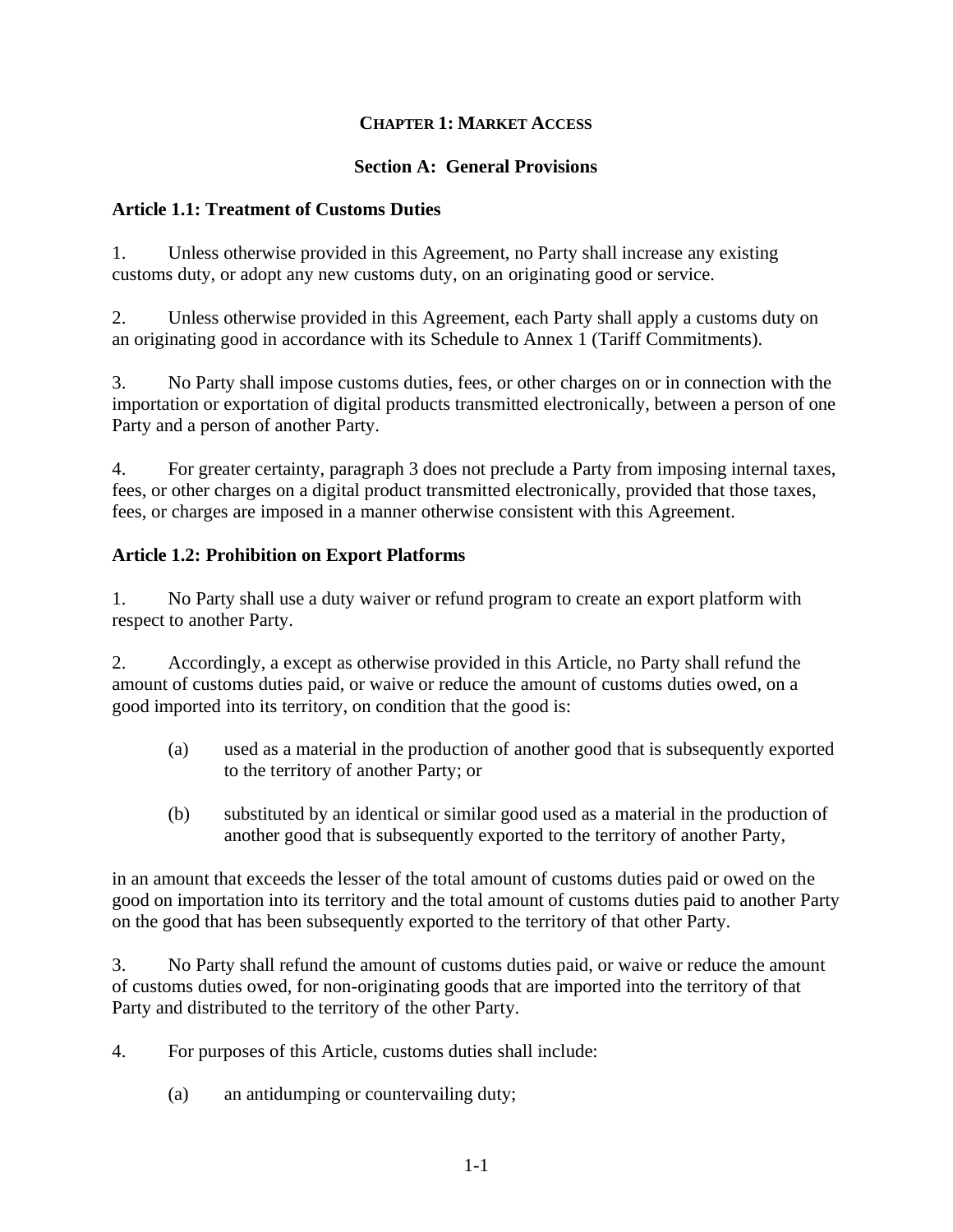- (b) a premium offered or collected on an imported good arising out of any tendering system in respect of the administration of quantitative import restrictions, or tariff rate quotas or tariff preference levels; or
- (c) customs duties paid or owed on a good imported into its territory and substituted by an identical or similar good that is subsequently exported to the territory of another Party.

## **Article 1.3: Waiver of Customs Duties**

With respect to a material or good ultimately exported to the territory of another Party, no Party shall waive a customs duty on such material or good if the waiver is conditioned, explicitly or implicitly, on the fulfillment of a performance requirement.

#### **Article 1.4: Import and Export Restrictions**

1. Except as otherwise provided in this Agreement, no Party shall adopt or maintain any prohibition or restriction on the importation of any good of another Party or on the exportation or sale for export of any good destined for the territory of another Party, except in accordance with Article XI of the GATT 1994, including its interpretative notes.

2. The Parties understand that GATT 1994 rights and obligations incorporated by paragraph 1 prohibit, in any circumstances in which any other form of restriction is prohibited, a Party from adopting or maintaining:

- (a) an export or import price requirement, except as permitted in enforcement of antidumping and countervailing duty orders or price undertakings; or
- (b) import licensing conditioned on the fulfilment of a performance requirement; or

3. If a Party adopts or maintains a prohibition or restriction on the importation from or exportation to a non-Party of a good, nothing in this Agreement shall be construed to prevent that Party from:

- (a) limiting or prohibiting the importation of the good of that non-Party from the territory of another Party; or
- (b) requiring, as a condition for exporting the good of the Party to the territory of another Party, that the good not be re-exported to the non-Party, directly or indirectly, without being consumed in the territory of the other Party.

#### **Article 1.5: Currency Manipulation**

Consistent with the recognition in GATT Article XV:4 that exchange actions should not be used to frustrate the intent of the provisions of the Agreement, and consistent with the recognition in GATT Article VI that certain currency depreciation practices can constitute a form of subsidy or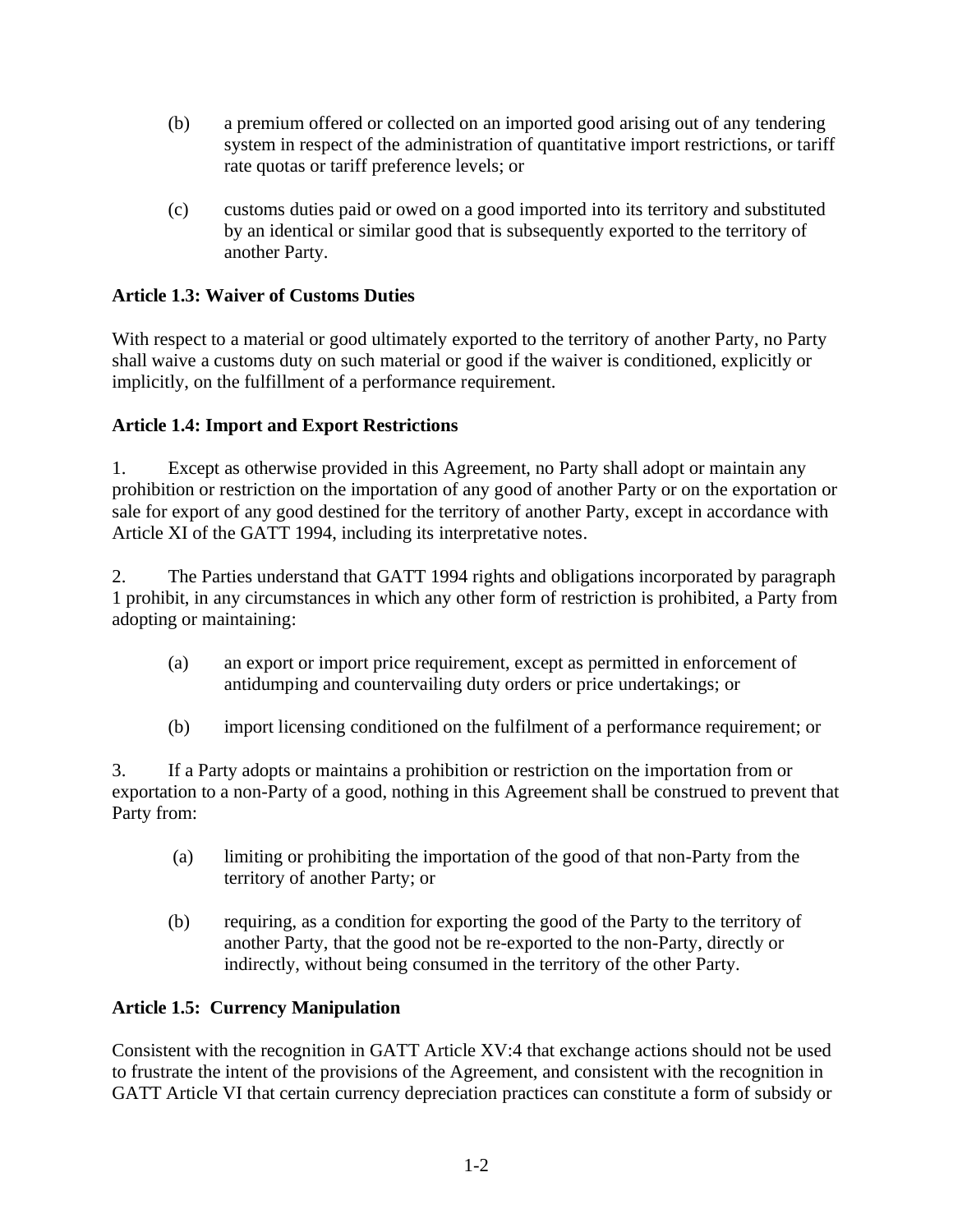dumping, the Parties affirm that they may use countervailing duty procedures to address exchange actions that frustrate the intent of the provisions of this Agreement.

## **Article 1.6: Confidentiality**

1. If a Party provides information to another Party in accordance with this Chapter and designates the information as confidential or it is confidential under the receiving Party's law, the receiving Party shall keep the information confidential in accordance with its law.

2. A Party may decline to provide information requested by another Party if that Party has failed to act in accordance with paragraph 1.

3. A Party may use or disclose confidential information received from another Party under this Chapter but only for the purposes of administration or enforcement of its customs laws or as otherwise provided under the Party's law, including in an administrative, quasi-judicial, or judicial proceeding.

4. When a Party collects information from a trader under this Chapter, that Party shall apply the provisions set out in Article 10.6 (Protection of Trader Information) to keep the information confidential.

#### **Section B: Trade in Agricultural Goods**

#### **Article 1.7: Purpose**

1. The Parties recognize the benefits of trade in agricultural goods, while also recognizing the importance of family farms and of sustaining a rural way of life.

2. The Parties therefore seek to balance the goal of liberalizing trade in agricultural goods, with the need to sustain family farming and rural communities.

#### **Article 1.8: Scope**

1. This Section applies to measures adopted or maintained by a Party relating to trade in agricultural goods.

2. In the event of any inconsistency between this Section and another provision of this Agreement, this Section shall prevail to the extent of the inconsistency.

#### **Article 1.9: International Cooperation**

1. The Parties shall work together to promote increased transparency and to improve and further develop disciplines on rules governing trade in agriculture, with a view toward promoting sustainable development. The Parties affirm that while trade in agricultural products is desirable, the application of market principles to trade in agricultural does not sufficiently take into account non-market consequences, such as rural depopulation.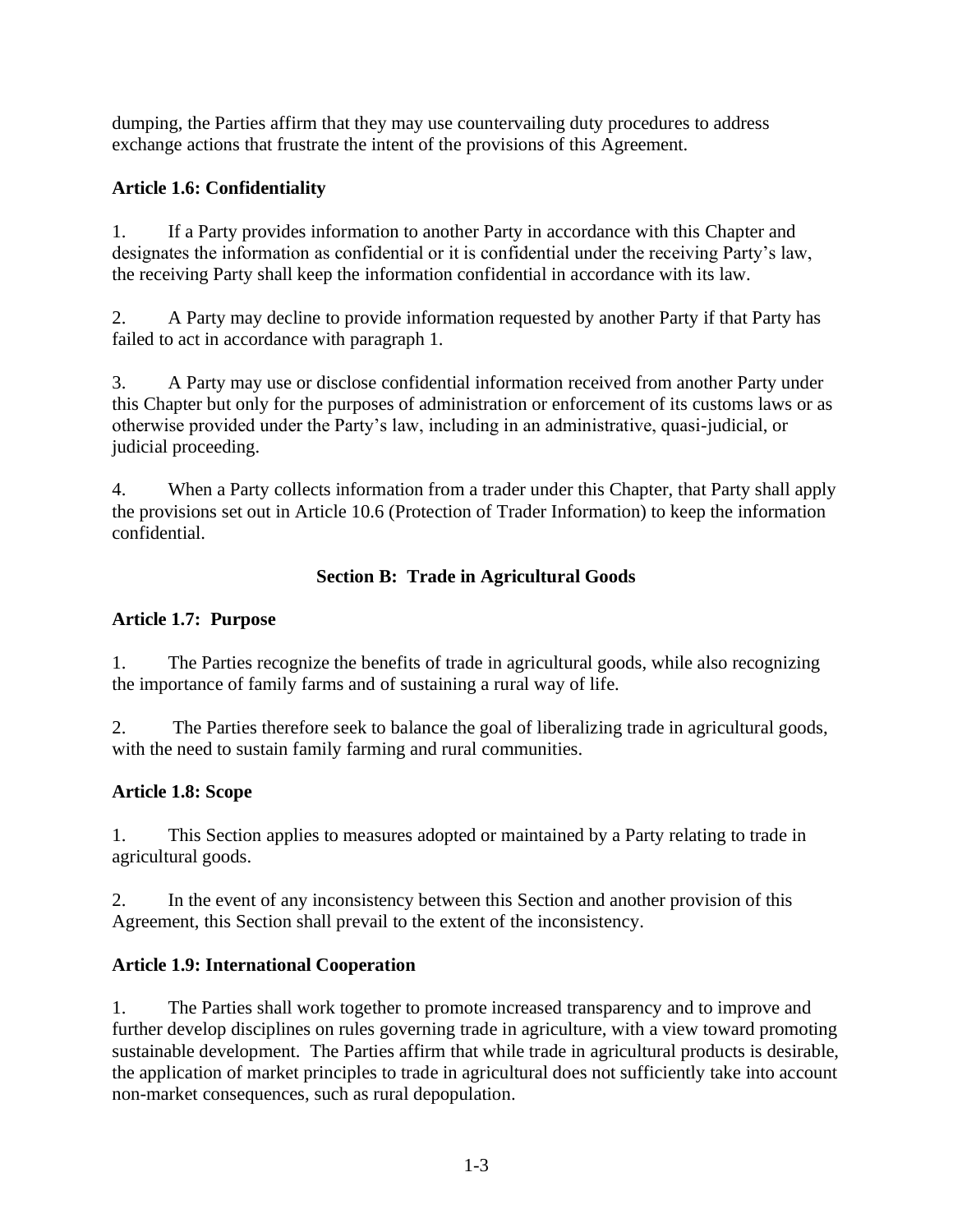2. Further to paragraph 1, the Parties shall cooperate in evaluating the consequences of concentration in the agricultural sector on small farmers and rural populations.

## **Article 1.10: Export Competition**

1. No Party shall adopt or maintain an export subsidy on any agricultural good destined for the territory of another Party.

2. If a Party considers that export financing support granted by another Party results or may result in a distorting effect on trade between the Parties, or considers that an export subsidy is being granted by another Party, with respect to an agricultural good, it may request a discussion on the matter with the other Party. The responding Party shall agree to discuss the matter with the requesting Party as soon as practicable.

# **Article 1.11: Export Restrictions and Food Security**

1. For the purpose of this Article, "foodstuff" includes fish and fish products intended for human consumption.

2. The Parties recognize that under Article XI:2(a) of the GATT 1994 a Party may temporarily apply an export prohibition or restriction that is otherwise prohibited under Article XI:1 of the GATT 1994 on a foodstuff to prevent or relieve a critical shortage, subject to meeting the conditions set out in Article 12.1 of the Agreement on Agriculture.

3. A Party applying an export prohibition or restriction shall notify the other Party as soon as practicable.

# **Section C: Textiles and Apparel**

# **Article 1.12: Handmade, Traditional Folkloric, or Indigenous Handicraft Goods**

1. An importing Party and an exporting Party may identify particular textile or apparel goods that they mutually agree are:

- (a) hand-loomed fabrics of a cottage industry;
- (b) hand-made cottage industry goods made of those hand-loomed fabrics; or
- (c) traditional folklore or indigenous handicraft goods.

2. The goods identified pursuant to paragraph 1 shall be eligible for duty-free treatment by the importing Party provided that any requirements agreed by the importing and exporting Parties are met.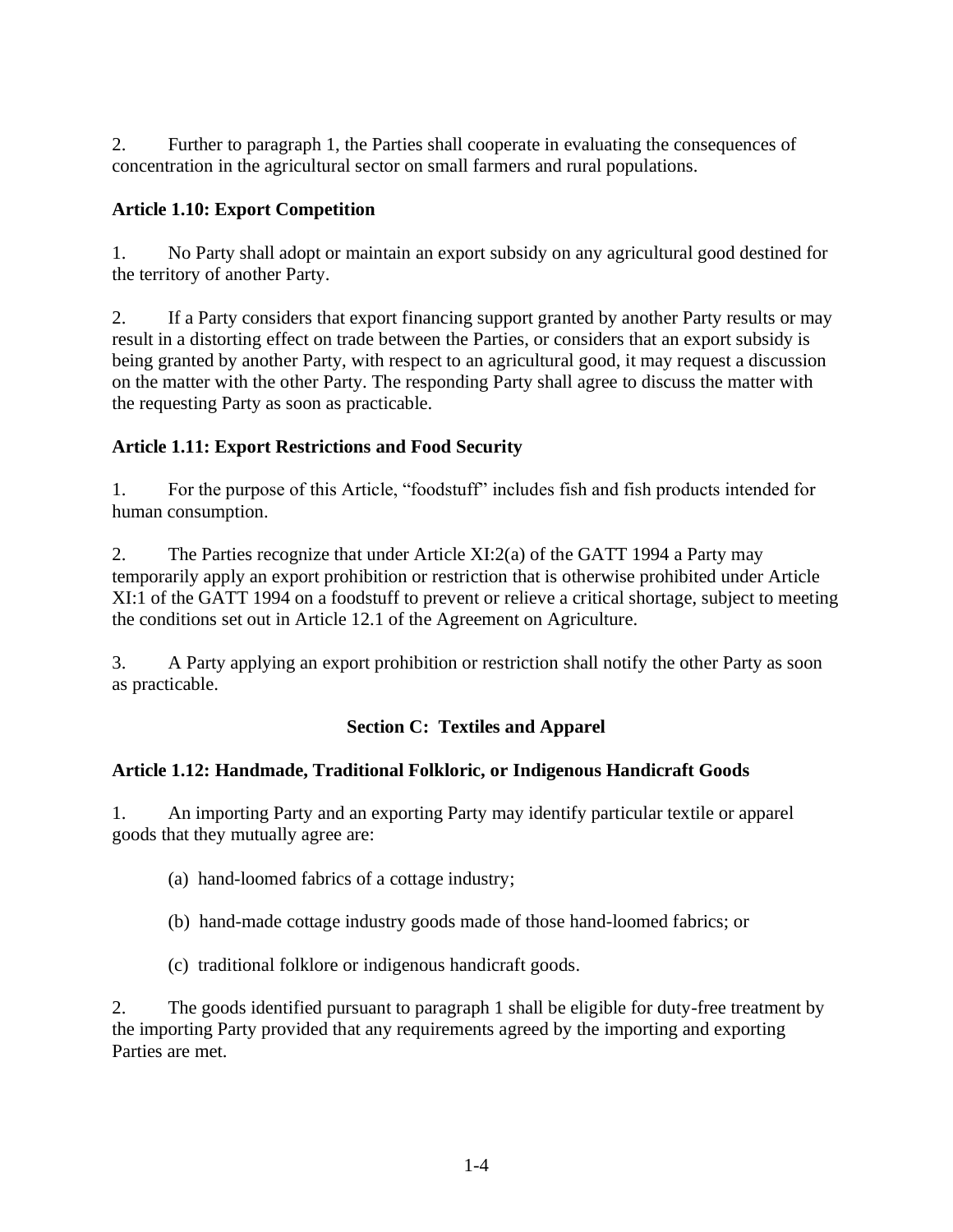#### **Section D: Definitions**

For purposes of this Chapter:

**Agreement on Agriculture** means the *Agreement on Agriculture*, set out in Annex 1A to the WTO Agreement;

**agricultural good** means an agricultural product referred to in Article 2 of the Agreement on Agriculture;

**customs duty** includes a duty or charge of any kind imposed on or in connection with the importation of a good, and any surtax or surcharge imposed in connection with such importation, but does not include any:

- (a) charge equivalent to an internal tax imposed consistently with Article III:2 of the GATT 1994;
- (b) fee or other charge in connection with the importation commensurate with the cost of services rendered;
- (c) antidumping or countervailing duty; and
- (d) premium offered or collected on an imported good arising out of any tendering system in respect of the administration of quantitative import restrictions, tariff rate quotas, or tariff preference levels;

**export subsidy** has the same meaning as assigned to "export subsidies" in Article 1(e) of the Agreement on Agriculture;

**good** means "good" as defined in Section C of Chapter 2 (Definitions);

**good of a Party** means a domestic product as understood in the GATT 1994 or such good as the Parties may agree, and includes an originating good of a Party;

**material** means "material" as defined in Section C of Chapter 2 (Definitions);

**textile or apparel good** means a "textile or apparel good" as defined in Section C of Chapter 2 (Definitions);

**used** means "used" as defined in Section C of Chapter 2 (Definitions).